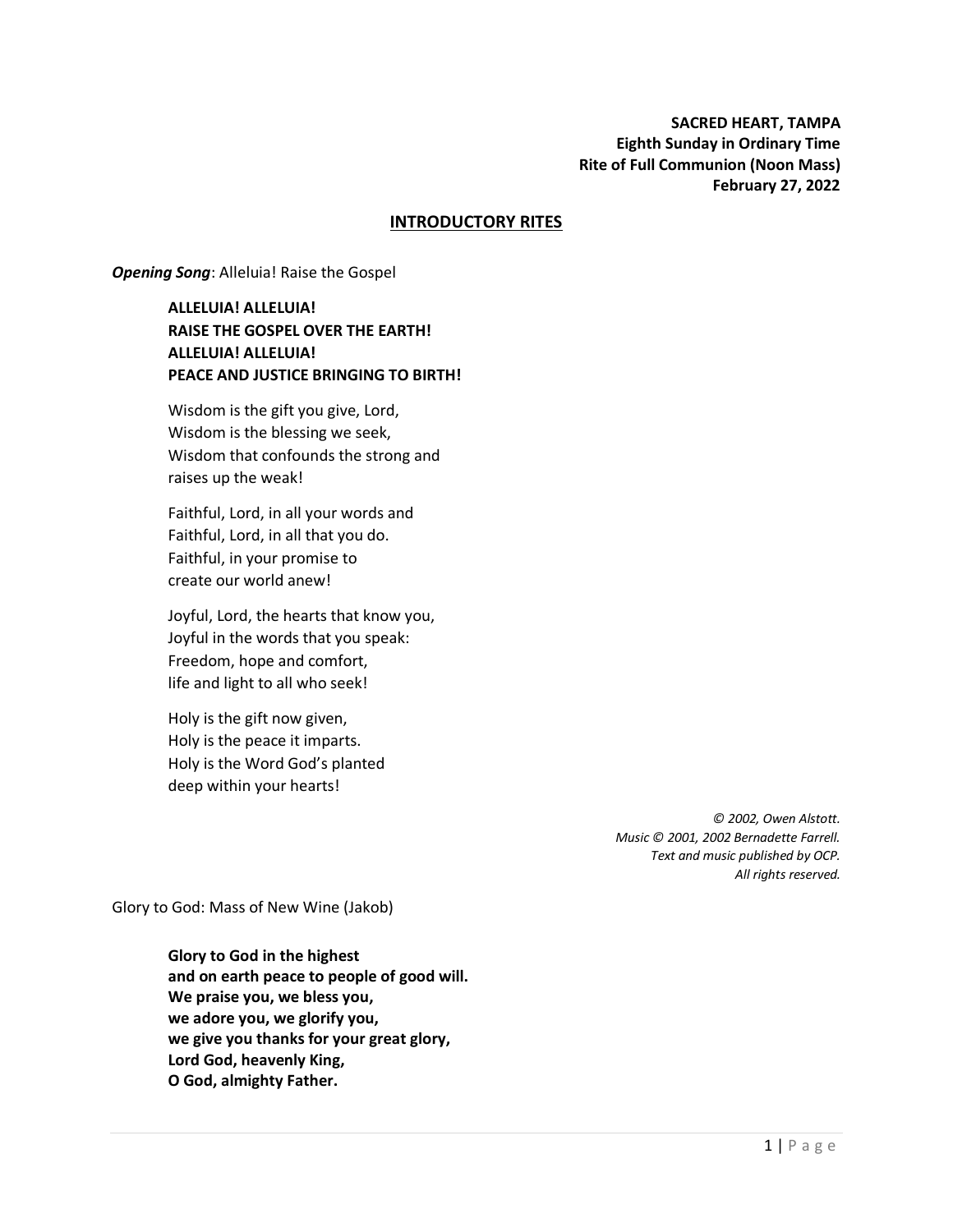**Lord Jesus Christ, Only Begotten Son, Lord God, Lamb of God, Son of the Father, you take away the sins of the world, have mercy on us; you take away the sins of the world, receive our prayer; you are seated at the right hand of the Father, have mercy of us.**

**For you alone are the Holy One, you alone are the Lord, you alone are the Most High, Jesus Christ, with the Holy Spirit, in the glory of God the Father. Amen.**

*© 2011, Phil Jakob*

Dismissal of the Children: (9:00 a.m. Mass Only)

**Word of God, renew your children, make them now your living sign. Recreate them for your purpose in this place and in this time.**

**Word of God, renew your people, make them now your living sign. Recreate them for your purpose in this place and in this time.**

#### **LITURGY OF THE WORD**

**First Reading:** Sirach 27:4-7

**Psalm 92:** It Is Good to Give Thanks

**It is good, it is good to give thanks to the Lord, To give thanks to the Lord, it is good! (2)**

> *Music: © 2022 Philip Jakob Text: Abbey Psalms & Canticles © 2010, 2018, USCCB*

**Second Reading:** 1 Corinthians 15: 54-58

*Gospel Greeting:* Salisbury Alleluia (Walker)

Shine like lights in the world. Shine like lights as you hold on to the word of life.

**Gospel:** Luke 6: 39-45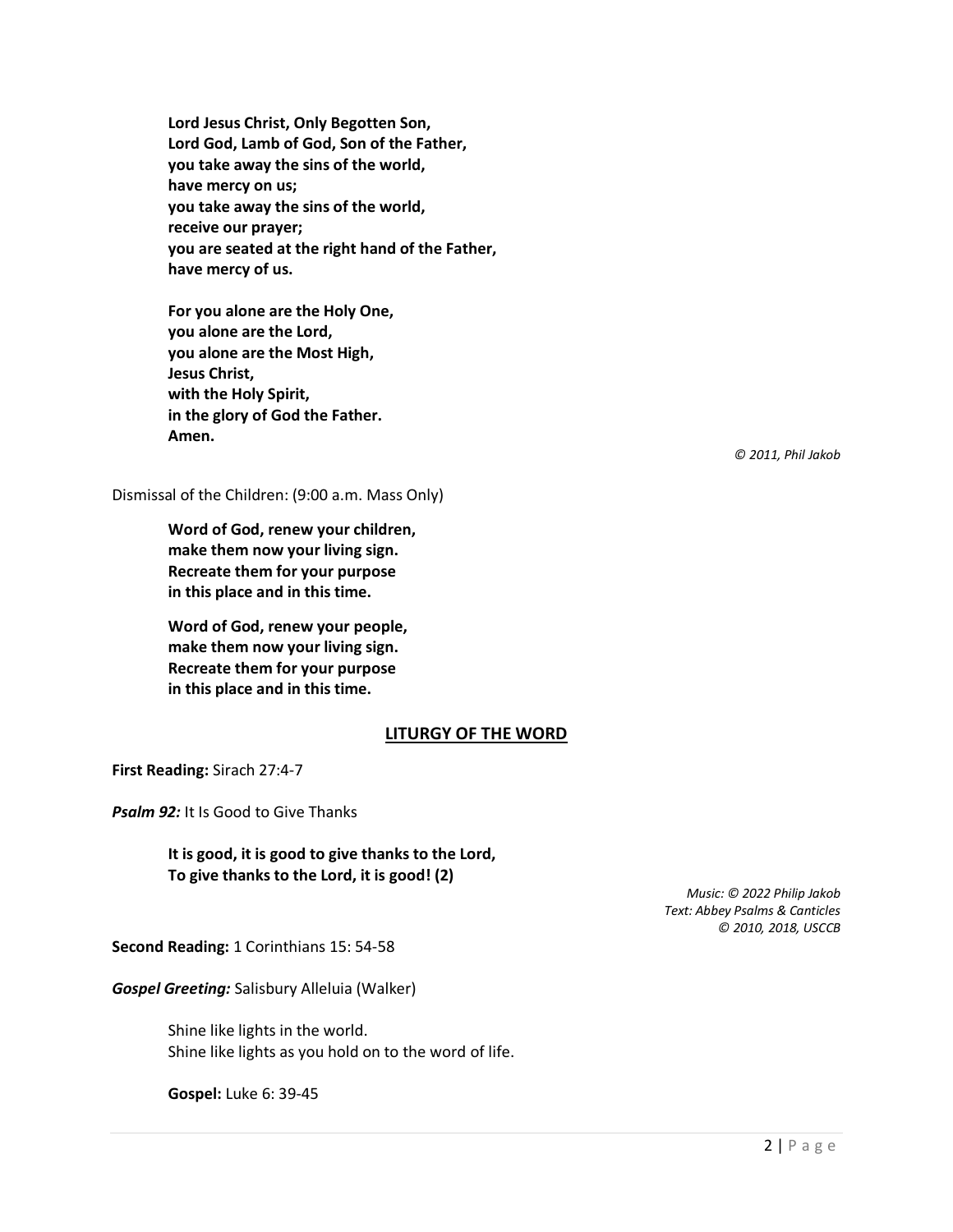### **Homily**

Reception into Full Communion of the Catholic Church **(Noon Mass)**

Profession of Faith: This is our Faith

**This is our faith, this is the faith of the Church. We are proud to profess it in Christ Jesus our Lord.**

Dismissal of Catechumens: (10:30am Mass)

**May the word of God strengthen you. May the word of God nourish you. May the word of God comfort you all your life.**

 *© 1996, Christopher Walker, OCP*

**Creed**

**Universal Prayer**

## **LITURGY OF THE EUCHARIST**

*Preparation of Gifts & Altar*: Alleluia! Sing to Jesus!

**Alleluia! sing to Jesus! His the scepter, his the throne; Alleluia! his the triumph, is the victory alone; Hark! the songs of peaceful Zion Thunder like a mighty flood; Jesus out of ev'ry nation has redeemed us by his blood.**

**Alleluia! not as orphans Are we left in sorrow now; Alleluia! he is near us, faith believes, nor questions how; Though the cloud from sight received him, When the forty days were o'er, Shall our hearts forget his promise? "I am with you evermore!"**

**Alleluia! Bread of Angels, Here on earth our food, our stay! Alleluia! here the sinful Flee to you from day to day: Intercessor, friend of sinners, Earth's redeemer, plead for me,**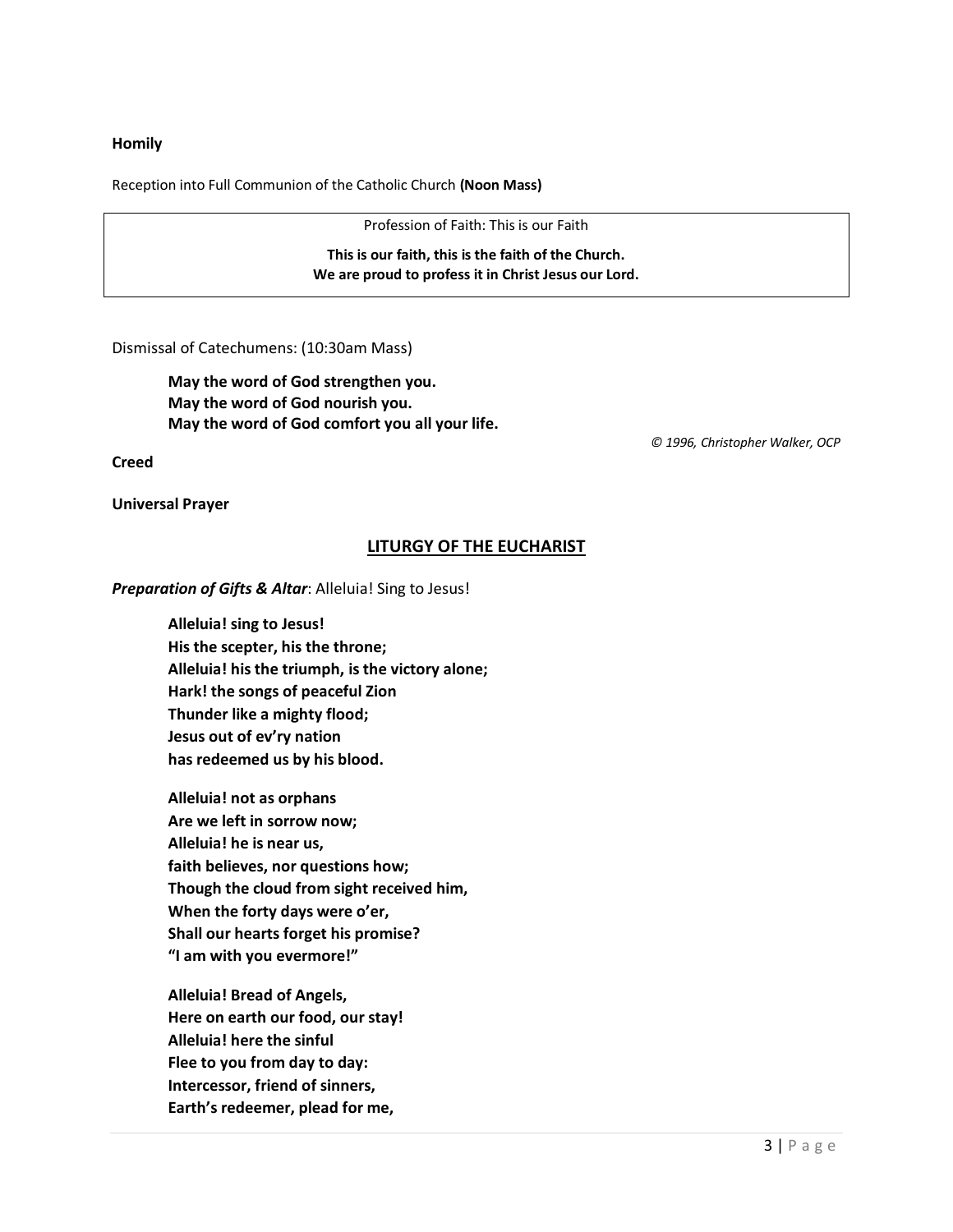**Where the songs of all the sinless Sweep across the crystal sea.** 

**Alleluia! King eternal, You the Lord of lords we own; Alleluia! Born of Mary, Earth your footstool, heav'n your throne: You within the veil have entered, Robed in flesh, our great high priest; Here on earth both priest and victim In the Eucharistic feast.**

**Alleluia! Alleluia! Glory be to God on high; Alleluia to the Savior Who has won the victory; Alleluia to the Spirit, Font of love and sanctity; Alleluia! Alleluia! To the triune majesty.**

> *Text: 87 87 D; based on Revelation 5:9–14; William C. Dix, 1837–1898, and Compilers. Music: Rowland H. Prichard, 1811–1887.*

*Eucharistic Acclamations:* Mass of Creation (Haugen) Holy, Holy – When We Eat This Bread – Amen